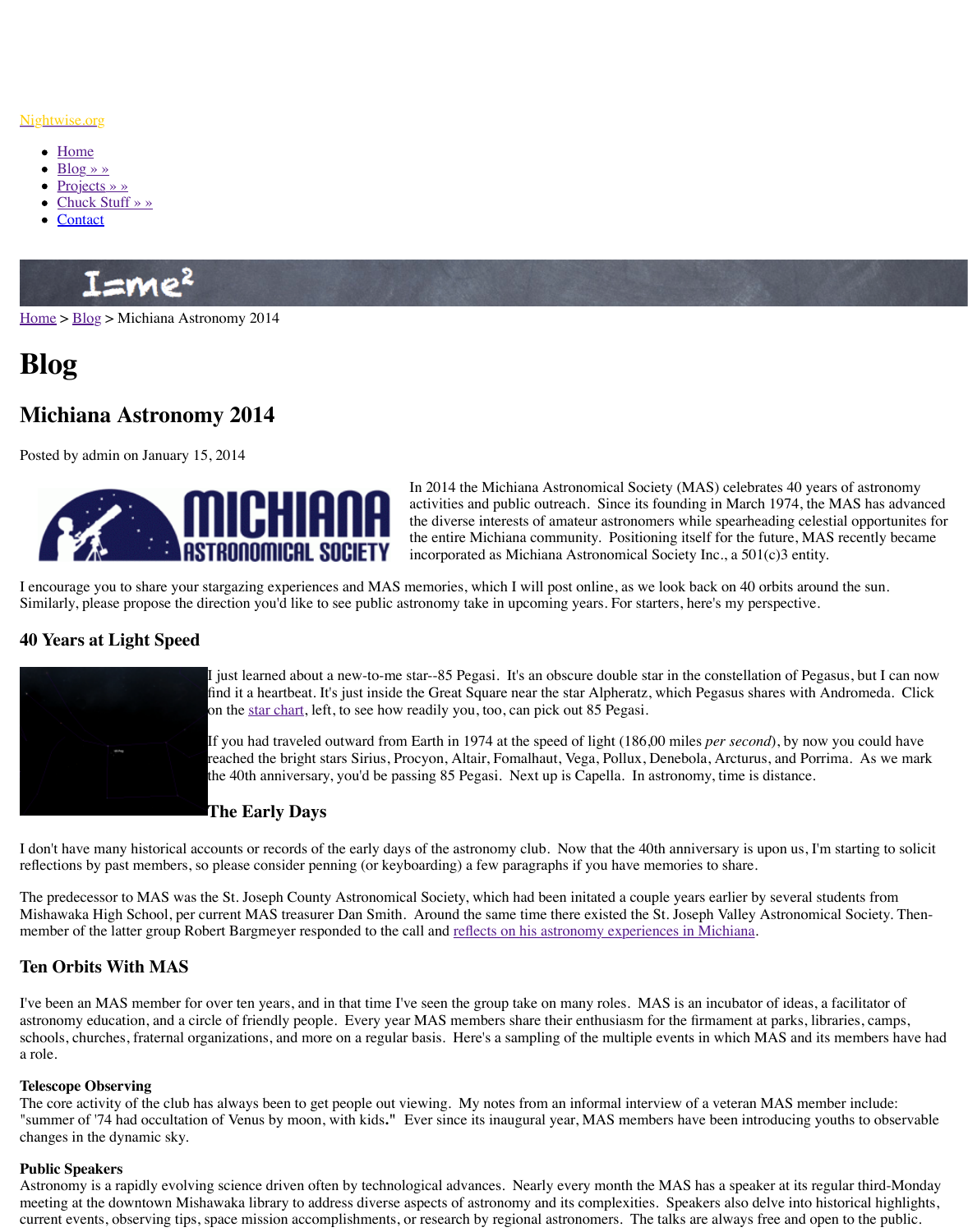Most recently, MAS members coordinated efforts to prepare the community for Comet ISON and its uncertain outcome. Again they initiated art exhibits, a treasure hunt, historical displays, planetarium programs, online news updates, a telescope or the Comet Festival summary. Thousands of local students actively participated.

#### **More...**

Simply put, the MAS and its members are "out there." You will regularly find them sharing at multiple ibrary summer progra[ms, at St. Patr](http://www.astrocamp.us/)ick's County Park programs, at the Northern I AstroFest, in an ETHOS Starlab, in school classrooms, and on a local sidewalk astride a tele find us at a nearby pub.

# **Online**

Each of three MAS sites has its ow[n uses and audience. I encourage you check](http://www.transitofvenus.org/june2012/trove) in periodical

- MAS website at http://www.michiana-astro.org
- [MAS Google Group at h](http://prezi.com/3tgyibho9g-w/transit-of-venus-across-the-sun/)ttps://groups.google.com/forum/?hl=en&fromgroups=#!forur
- MAS Facebook Group at https://www.facebook.com/groups/194314860621232/

### **2014 and Beyond**

This story remains to be written. The Michiana Astronomical Society Inc. (still dubbed MA and the public alike. We are newly minted as a  $501(c)3$  corporation, so we can accept tax-de thus far on a shoestring budget--or less. Please feel free to propose how you would like to see thank you for your contributions of ideas, energy, and financial support.

Thus we begin another orbit around the sun. Or in the light speed analogy, next up is Capell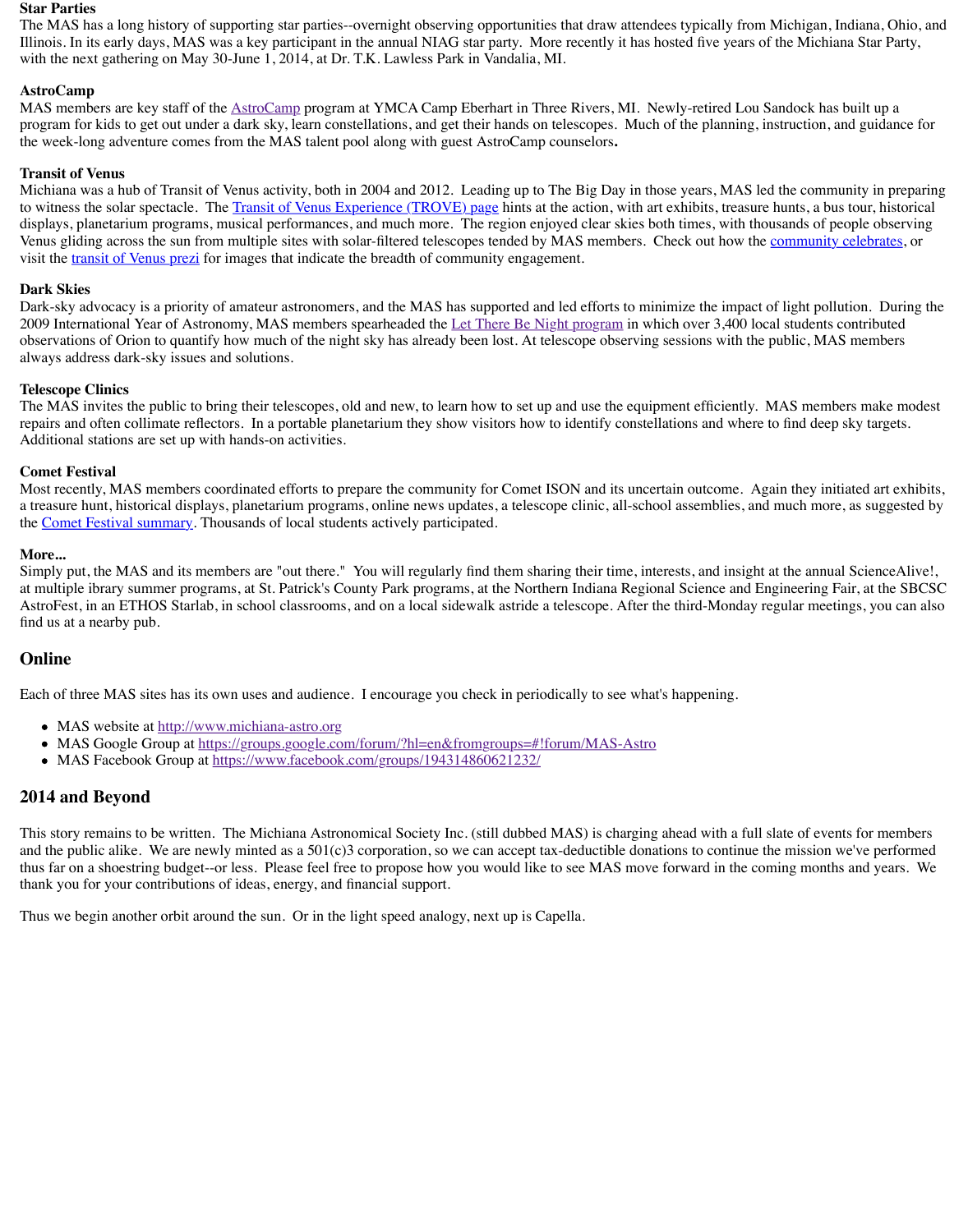- **October** Þ
- September Þ
- August Þ
- July Þ
- May Þ
- April Þ
- March Þ
- February Þ
- January

[Telescopes Precede Kronos Quartet on March 1](http://www.atlasoftheuniverse.com/50lys.html) **Michiana Astronomy 2014** Bargmeyer Reflects on Michiana Astronomy Advocating for Dark Sky

- 2013 Þ
- 2012 Þ
- **Tags**

# **MAS Images**

2013 Comet Festival



2012 Astronomy in Michian